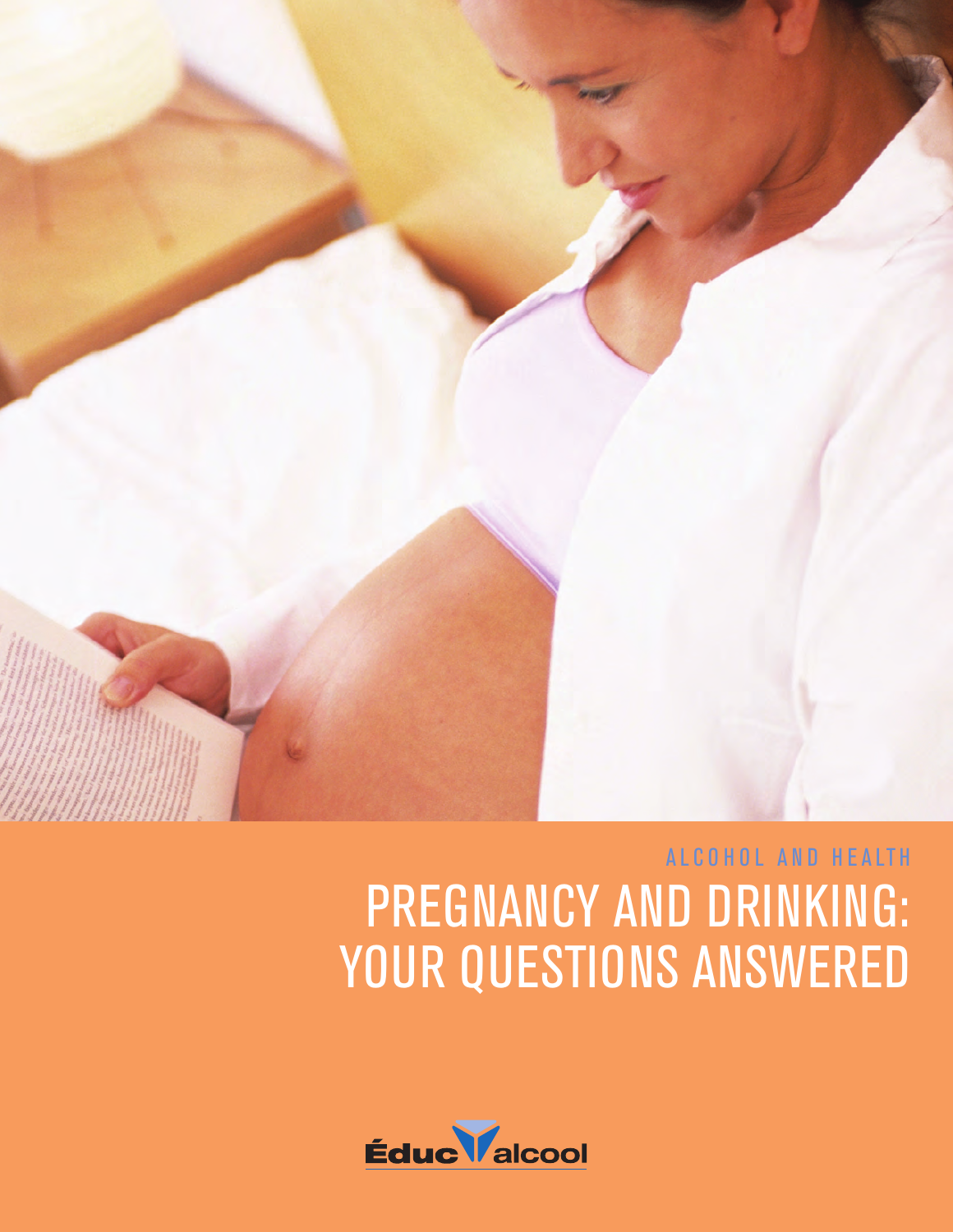

Legal deposit Bibliothèque et Archives nationales du Québec Library and Archives Canada ISBN 978-2-925145-01-1 (2020) (PDF copy) ISBN 978-2-923548-25-8 (2008) (printed copy)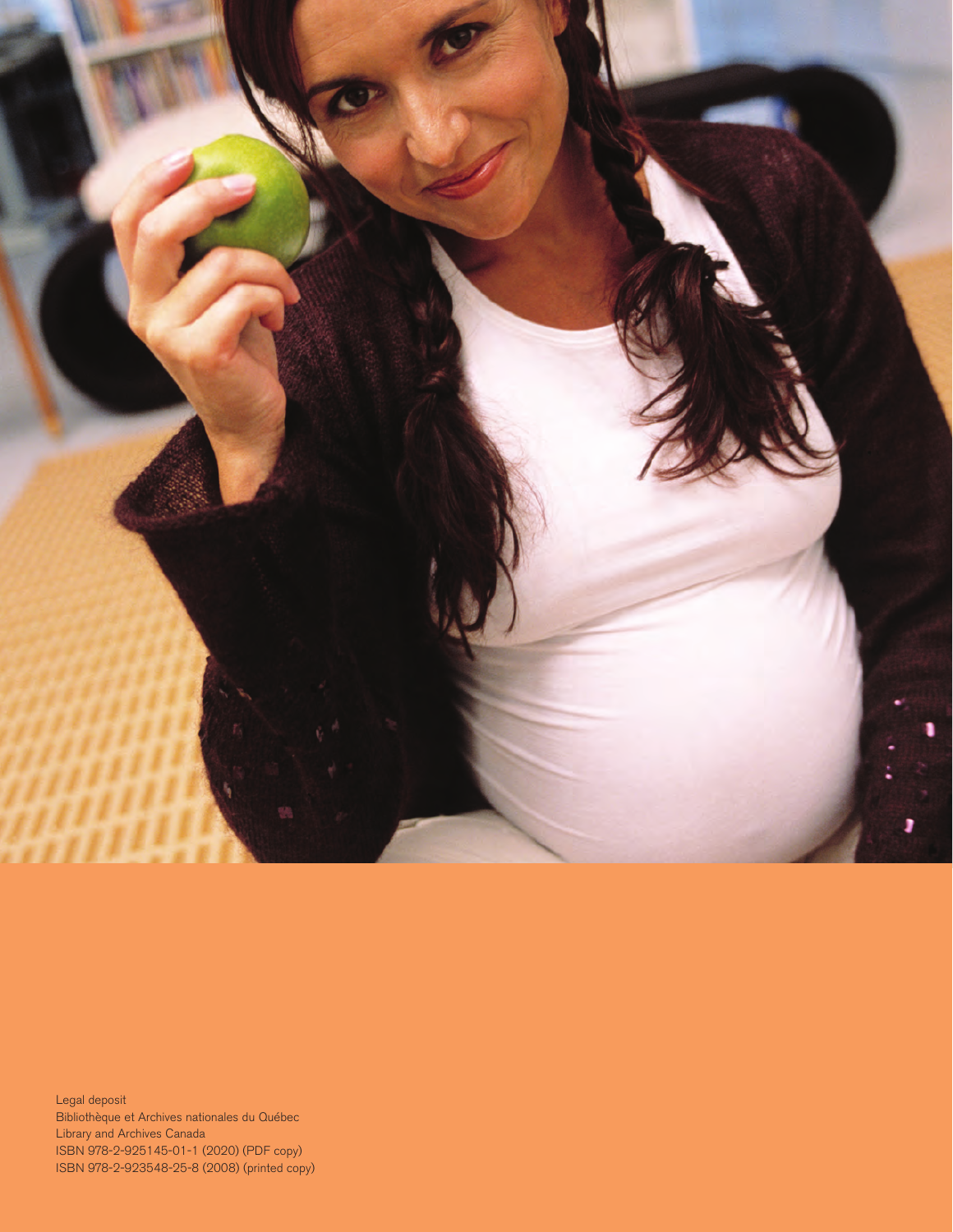

# INTRODUCTION

**E**́**duc'alcool is an independent, not-for-profit prevention and education organization whose mission is to improve the relationship between Quebecers and alcohol by informing them about everything related to drinking.**

**To that end, we develop prevention, education and information programs to help young people and adults make responsible, enlightened decisions about drinking.**

**"Pregnancy and Drinking: Your Questions Answered" was produced in cooperation with the** *College des medecins du Quebec***. It provides clear, concise answers to some of the most common questions asked by pregnant women and women planning to become pregnant.**

**This is a revised version of the original booklet, which has been printed eight times. It is a synthesis of information provided by doctors Harry Bard, neonatologist at Sainte-Justine Hospital, Marie-Chantal Lemonnier, obstetrician-gynaecologist at OB-GYN Women's Care Clinic, and Jean-Pierre Chiasson, Medical Director of the** *Clinique du Nouveau départ***. Valuable input was also provided by Louise Nadeau, professor emerita at the Université de Montréal. This document also includes information published by the Society of Obstetricians and Gynaecologists of Canada when its recommendations were updated in 2020.**

**Éduc'alcool is most grateful to all of the above for their generous contribution.**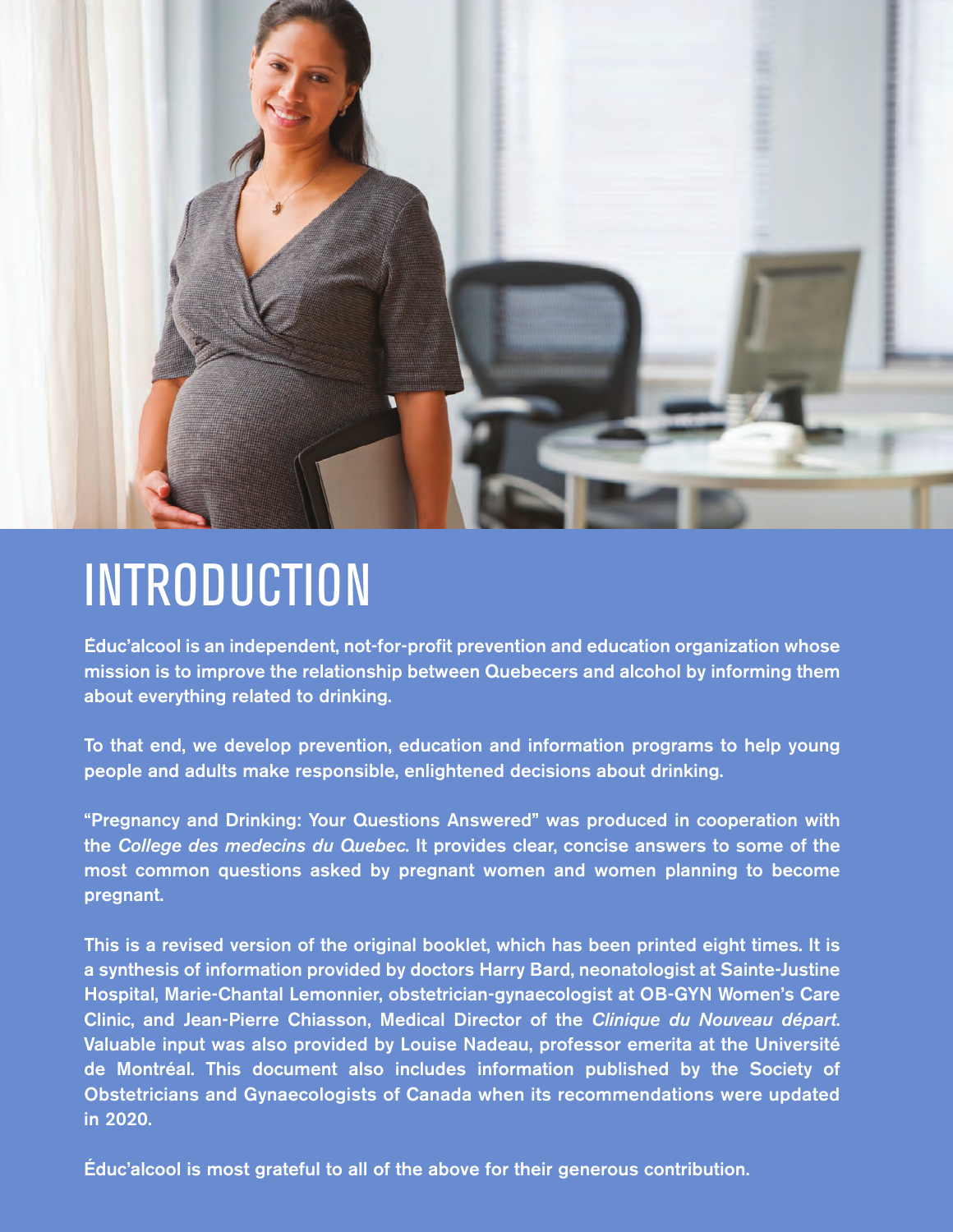

# PREGNANCY AND DRINKING: YOUR QUESTIONS ANSWERED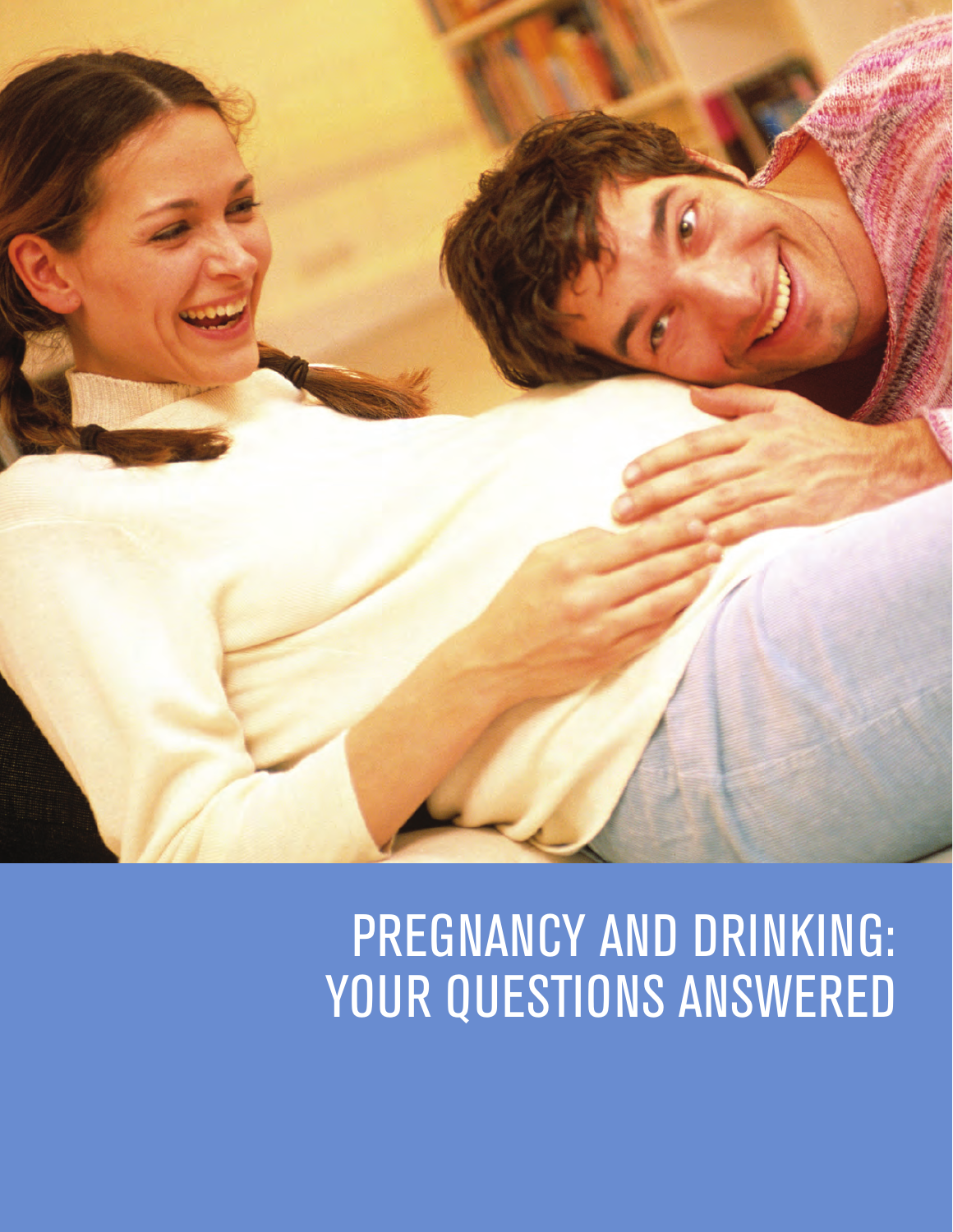**3**

#### **My partner and I have decided to have a child. Can I continue to drink until I become pregnant?**

Abstaining from drinking from the moment you decide to have a baby ensures the healthiest environment for conception and foetal development. Since it can be difficult to determine the exact moment when conception occurs, it's better to play it safe. Also, the embryo is particularly vulnerable during the first trimester, and remains vulnerable throughout the pregnancy.

#### **I've just learned that I'm six weeks pregnant. I had a few drinks recently. Should I be worried about my baby? 2**

There is no reason to worry if you had an occasional drink or two. There are no studies showing that a small quantity of alcohol, such as a 5-ounce glass of wine, has any harmful effects. However, this does not mean that it would be wise to continue drinking occasionally for the rest of your pregnancy, since we can't rule out the possibility that the absence of research results may be due to our current inability to measure the negative effects. That's why the scientific community recommends abstinence from the moment you are likely to become pregnant. If you regularly have more than four drinks per occasion, or if you are at all worried, you should speak to your doctor. Remember: It's never too late to ensure the healthy development of the foetus. The safest option is not drinking at all; at the very least, you should cut down on your drinking.

# **3**

**4**

**5**

**1**

#### **What does "one drink" mean?**

One drink is 341 ml/12 oz. of beer or cider (5% alcohol), 142 ml/5 oz. of wine (12% alcohol) or 43 ml/1.5 oz. of spirits (40% alcohol). Each of these has the same amount of alcohol and is considered a standard drink.

#### **I enjoy a glass of wine when I eat a good meal. Do I have to change my habits during my pregnancy?**

To date, researchers have not been able to determine the exact amount of alcohol that is completely safe for the developing foetus, even though there is no evidence that the occasional drink has any harmful effects. We do know, however, that the risk of miscarriage, birth defects, growth retardation and mental disorders increases, the more drinks the mother has on each occasion, and the more frequently she drinks. Abstaining from drinking is the safest choice. In any case, you can always discuss your drinking with your doctor and get help if you need it.

#### **Does heavy drinking affect the foetus?**

Yes. A pregnant woman who frequently drinks a lot is more likely to give birth to a child with specific problems, known collectively as foetal alcohol spectrum disorders (FASD). These include growth retardation, mental disorders, heart malformations, an abnormally small head, and other facial or skeletal abnormalities. Occasional heavy drinking also increases the risk of similar problems.

Any woman who has difficulty controlling her drinking should discuss the problem with her doctor or another qualified expert before even thinking about getting pregnant, and then throughout the pregnancy, to ensure that she gets the proper support.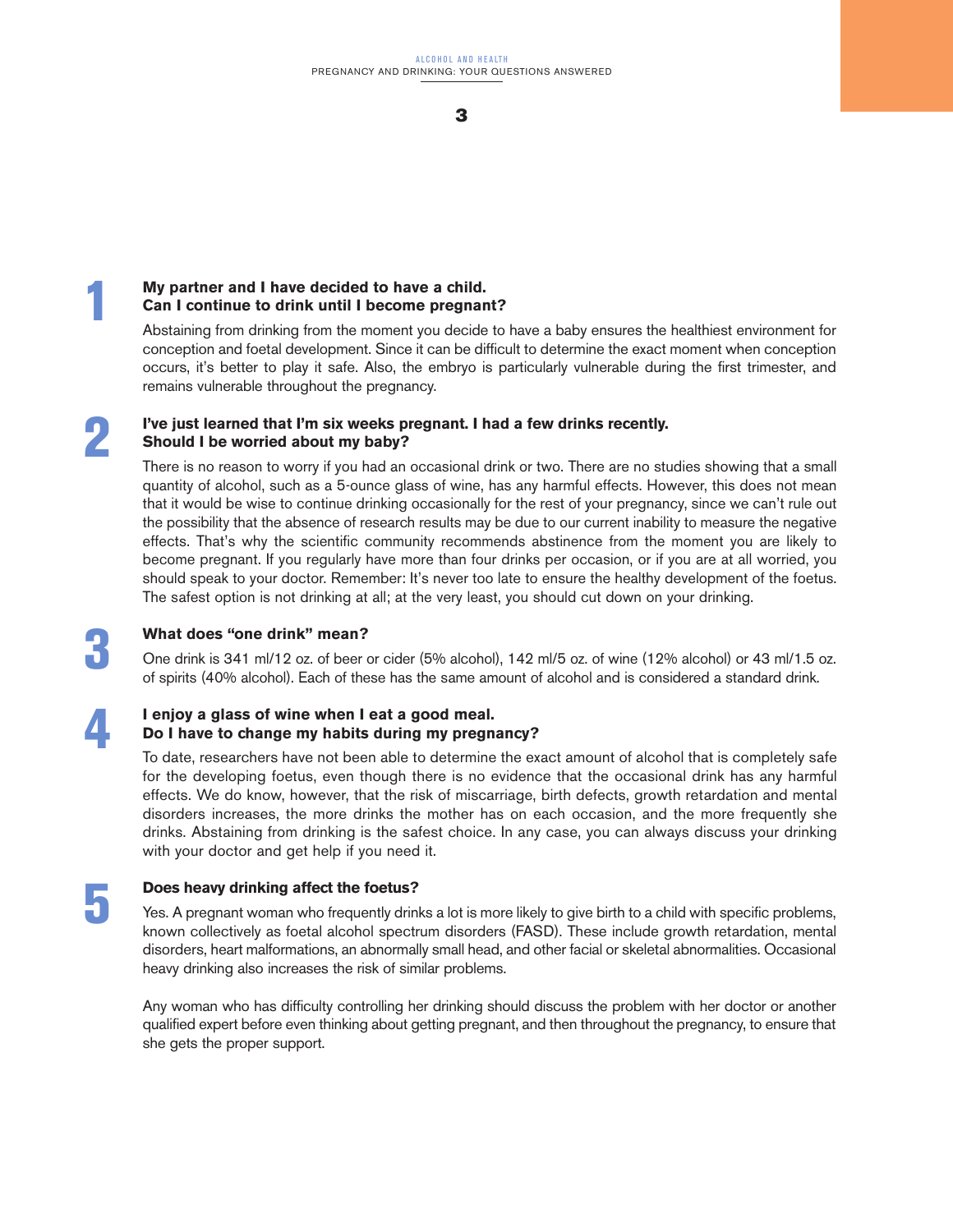#### **4**

#### **Does limited drinking endanger the foetus in the same way?**

No. The risk to the foetus reduces if you have only one drink every now and then. The effects of alcohol are proportional to the amount you drink and how frequently you drink. That's why abstaining from drinking throughout your pregnancy is the safest choice. Remember, too, that alcohol is never the only factor involved in the development of the baby. The parents' basic health, their medical history, their lifestyle, the mother's diet, external pollutants, and tobacco and drug use during pregnancy all have an impact, as well.

**7**

**6**

**9**

**8**

**10**

**11**

#### **Why is alcohol bad for the baby?**

Alcohol is a toxic substance that passes quickly from the mother's bloodstream to the baby's. Because all the organs of the foetus are in the process of being formed, they are particularly vulnerable to any toxic substance. In the best interests of her baby, a woman should modify her lifestyle from the time she plans to become pregnant, i.e. cut back on her drinking or, better still, abstain from drinking; avoid all other toxic substances; watch what she eats, etc.

#### **Is it true that wine, beer and cider are less damaging to the foetus than spirits?**

No. As we said in the answer to question 3, a standard serving of each contains exactly the same amount of alcohol.

#### **We're about to celebrate our tenth wedding anniversary. Can I drink on this special occasion?**

This is a big event and it's important for you to celebrate it. Why not use the opportunity to find a way to mark the occasion without alcohol? There are all kinds of refreshing and festive non-alcoholic beverages that you can enjoy and still be in "party mode." In fact, you'll find recipes for more than 160 of them at alternalcohol.com. However, if you insist, and decide to have a drink while eating, even though it is not recommended, remember that nobody has a right to make a pregnant woman feel guilty for choosing to have an occasional drink.

#### **Can alcohol interact with the medications I take during pregnancy?**

Yes. Many pregnant women take medication for various reasons. The liver is the main organ responsible for eliminating both alcohol and medications. If you drink while taking medication, the alcohol may cause the liver to metabolize the medication differently, leading to unexpected reactions. It's one more reason to avoid drinking during pregnancy.

#### **I am breast-feeding my baby. Is it OK to have a drink now and then?**

Any woman who is breast-feeding must think about her own well-being and that of her baby. You need to eat a balanced diet and get plenty of rest. And you should never drink while actually breast-feeding, because the baby will absorb the same amount of alcohol as you do. A nursing mother may drink occasionally (not more than two drinks per occasion) provided enough time elapses before the next feeding. Keep in mind that it takes two to three hours to eliminate one drink. You can also pump your breast milk in advance and give the baby a bottle at the next feeding.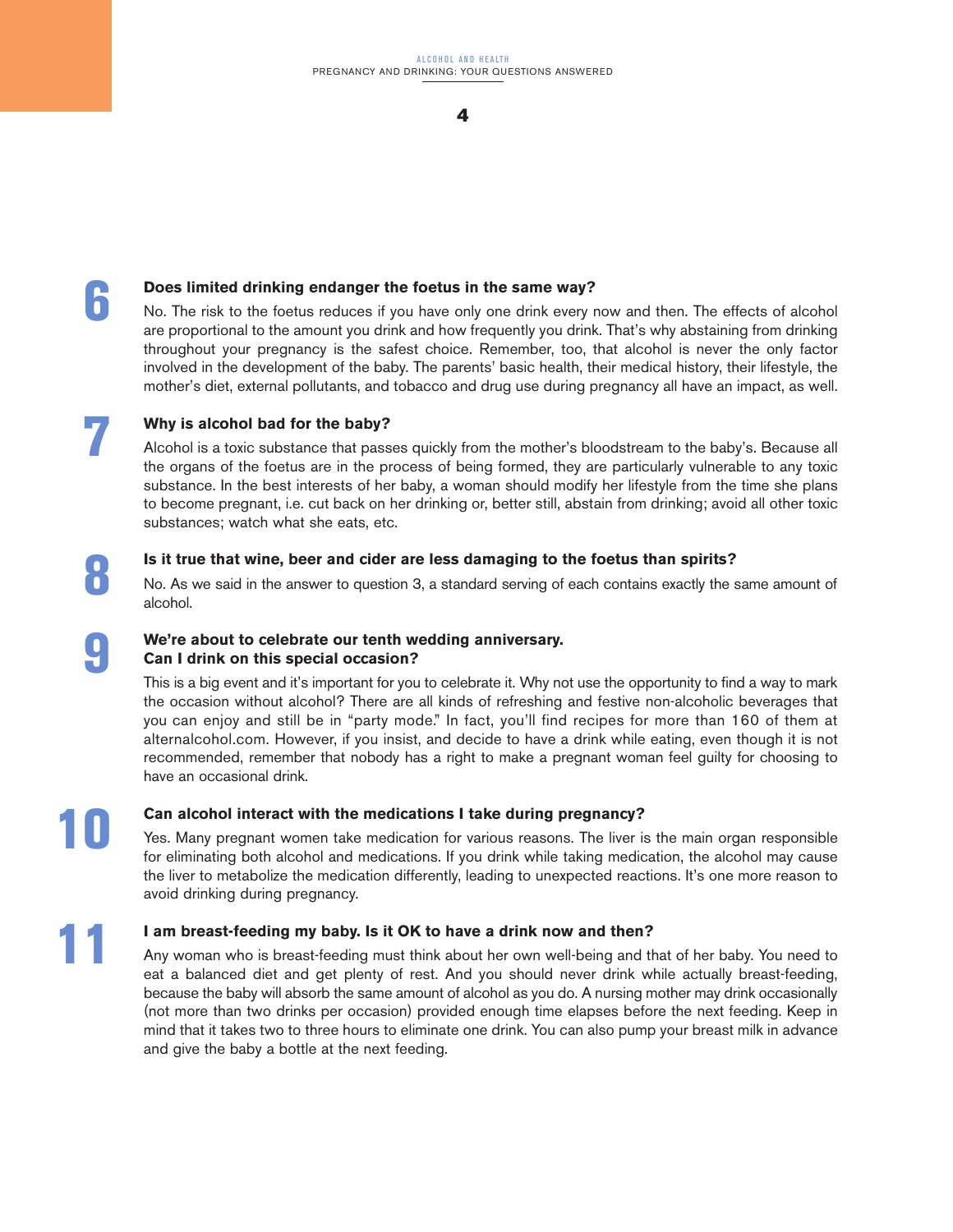# IN THE SAME COLLECTION:



#### THE EFFECTS OF MODERATE AND REGULAR ALCOHOL **CONSUMPTION**

A review of the research on how moderate, regular alcohol consumption affects human health.



## ALCOHOL AND THE HUMAN BODY

An explanation of what happens to alcohol as it passes through the body and the effects it produces.



ALCOHOL AND SENIORS

A description of the effects of alcohol on people 65 and older. Includes valuable advice for seniors, their families, friends and caregivers.



# THE EFFECTS OF ABUSIVE DRINKING

A review of the physiological and psychological effects of abusive drinking. The consequences of both chronic and occasional excessive drinking are highlighted.



## LOW-RISK DRINKING: 2 • 3 • 4 • 0

A basic guide to the rules of low-risk drinking for men and women.



# ALCOHOL COMBINATIONS

Explains the beneficial, harmful and downright dangerous effects of combining alcohol with various other substances or activities.



# THE EFFECTS OF EARLY ALCOHOL USE

Examines the harmful effects of early alcohol use and explains the basic reasons why young people should not have unrestricted access to alcohol.



# ALCOHOL AND MENTAL HEALTH

Explains the connections and interactions between mental health disorders and problem drinking and provides useful information and advice.



### ALCOHOL HANGOVER

Abusive drinking has long-lasting effects even when blood alcohol content is back to zero.



## ALCOHOL AND SLEEP

Alcohol is a fickle friend of sleep. That's one of the most important conclusions of this report on the impact of drinking on sleep. There are many more.



### ALCOHOL AND WOMEN

A report on women and drinking that explains why women are more vulnerable than men–both physiologically and socially–to the effects of alcohol.



### ALCOHOL AND PHYSICAL ACTIVITY

Alcohol affects sports performance, recovery and healing after injury. This publication explains the psychological, cultural and economic angles.



## ALCOHOL AND SEX

Alcohol can sometimes help smooth the way in intimate relationships, but abusive drinking can lead to disaster: some of the well-known and lesser-known issues.



# ALCOHOL AND CANCER RISK

In this publication, Éduc'alcool examines the link between alcohol and cancer risk in a thoughtful and rigorous manner, without trivializing or fear-mongering.



# ALCOHOL AND CANNABIS: A VERY BAD COMBINATION

The depressant effect of alcohol and cannabis are amplified when the two are taken together, this publication explains them and warns users about the synergy that heightens the effects of both substances.



### ALCOHOL AND HEART HEALTH

A report on the effects of moderate drinking on cardiovascular health. Benefits are explained and myths are debunked.

| - 11<br><b>PAIL 1911</b><br>ı<br>$\sim$<br>٠ |
|----------------------------------------------|
| -<br>_                                       |

#### ALCOHOL, ALZHEIMER'S DISEASE AND OTHER NEUROCOGNITIVE DISORDERS

A publication covering the impact of drinking habits on the development of Alzheimer's disease and other neurocognitive disorders.